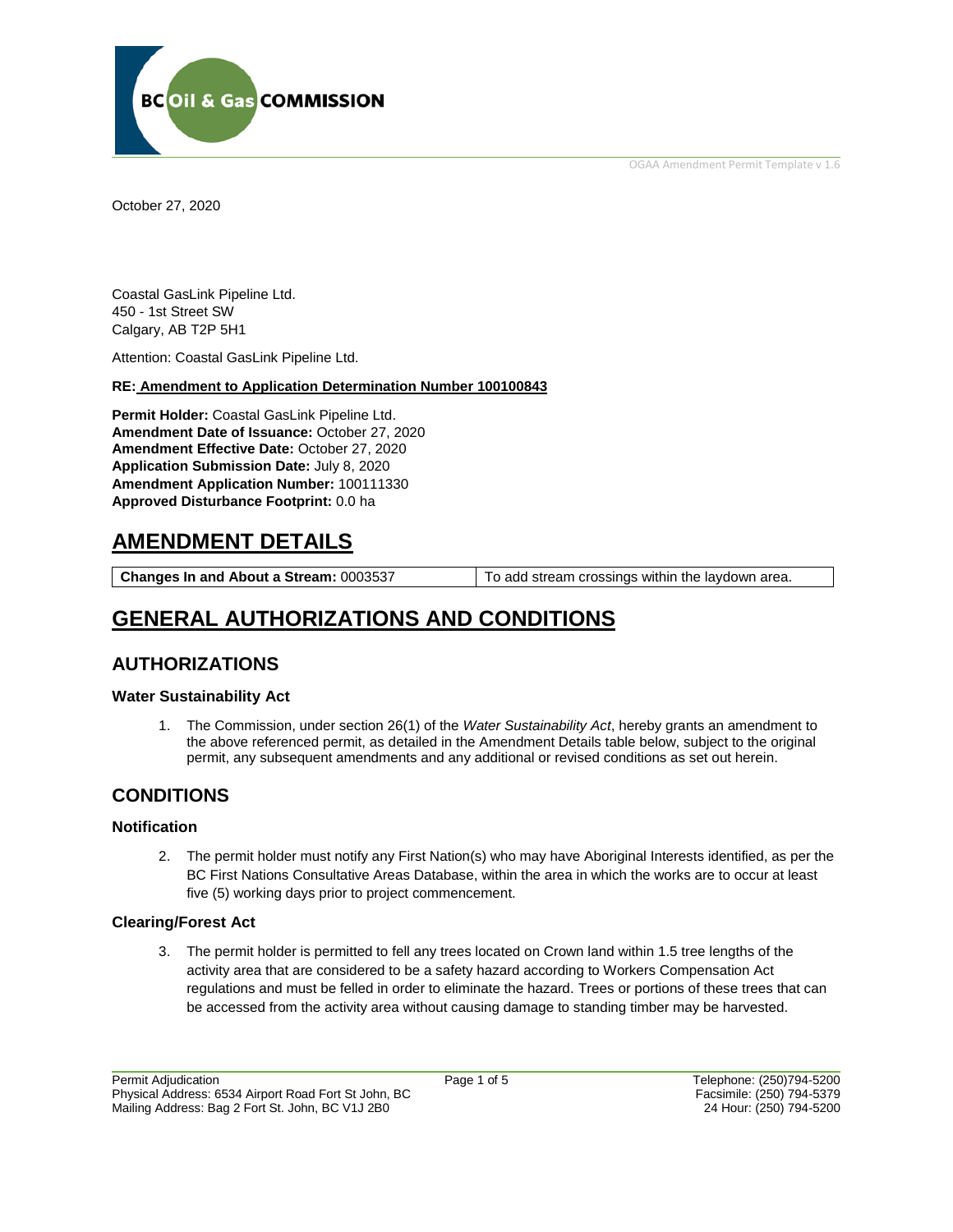#### **Water Course Crossings and Works**

- 4. Stream, lake and wetland crossings must be constructed in accordance with the methods and any mitigations, as specified in the application.
- 5. In-stream activities within a fish bearing stream, lake or wetland must occur:
	- a. during the applicable reduced risk work windows as specified in the Skeena Region Reduced Risk Work Windows;
	- b. in accordance with alternative timing and associated mitigation recommended by a Qualified Professional and accepted by the Commission; or
	- c. in accordance with an authorization or letter of advice from Fisheries and Oceans Canada that is provided to the Commission.
- 6. At any time, the Commission may suspend instream works authorized under this permit. Suspensions on instream works will remain in place until such time as the Commission notifies permit holders that works may resume. Reasons for suspension of works may include, but are not limited to, drought conditions and increased environmental or public safety risks.
- 7. Equipment used for activities under this Permit must not be situated in a stream channel unless it is dry or frozen to the bottom at the time of the activity.
- 8. The permit holder must ensure any instream works related to maintenance are planned and overseen by a qualified professional. This individual must assess and determine whether planned works pose a risk to any of the features listed below, and is responsible for developing and implementing mitigation measures to reduce any potential impacts on these features, as required:
	- a. fish or important fisheries habitat;
	- b. species identified as special concern, threatened, or endangered under the federal *Species at Risk Act*; or
	- c. species identified by Order as a species at risk under the *Forest and Range Practices Act* or the *Oil and Gas Activities Act.*

This assessment must be provided to the Commission upon request.

- 9. Following initial construction, stream, lake and wetlands crossings are authorized for necessary maintenance activities on the activity area except for:
	- a. works within the boundary of a provincial park;
	- b. stream bank or stream bed revetment works in a stream classified as S1, S2, S3, S4 or S5;
	- c. permanent alteration of a stream bank;
	- d. works within a Temperature Sensitive Stream established by order under s. 27 of the Environmental Protection and Management Regulation; or
	- e. works within a Fisheries Sensitive Watershed established by order under s. 28 of the Environmental Protection and Management Regulation.
- 10. Mechanical stream crossings must be constructed, maintained and deactivated according to the following requirements, as applicable:
	- a. To facilitate construction of a crossing, a machine is permitted to ford the stream a maximum of one time in each direction at the crossing location.
	- b. Only bridges, culverts, ice bridges or snow fills may be constructed at stream crossings;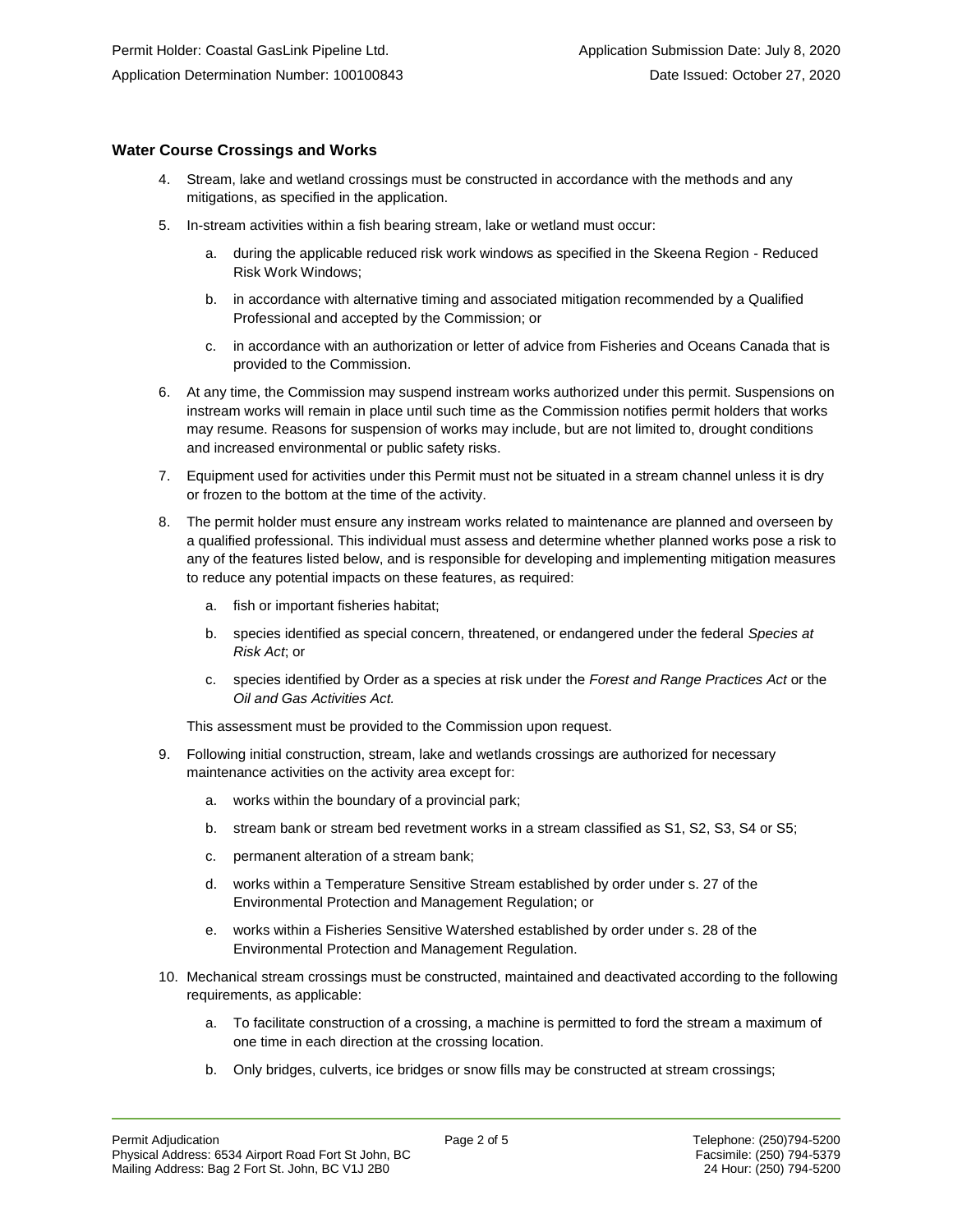- c. The permit holder must ensure that permanent bridges are designed and fabricated in compliance with:
	- i. the Canadian Standards Association Canadian Bridge Design Code, CAN/CSA-S6; and
	- ii. soil property standards, as they apply to bridge piers and abutments; set out in the Canadian Foundation of Engineering Manual.
- d. Except with leave of the Commission, the permit holder must ensure that
	- i. culverts are designed and fabricated in compliance with the applicable:
		- a. Canadian Standards Association CSA G401,Corrugated Steel Pipe Products; or
		- b. Canadian Standards Association Standard CSA B1800, Section B182.8, Plastic Non-pressure Pipe Compendium; or
	- ii. any pipe installed in lieu of a culvert is of at least equivalent standard and strength as any culvert as specified above.
- e. Except with leave of the Commission, the permit holder must ensure that bridges or culverts meet the criteria set out in i., ii. or iii. below:
	- i. the bridge or culvert is designed to pass the highest peak flow of the stream that can reasonably be expected within the return periods set out in Column 2 of the table below for the period the permit holder anticipates the structure will remain on site, as set out in Column 1 of the table below:Anticipated period crossing structure will remain on sitePeak flow period Bridge or culvert, 3 years or less10 years

Bridge other than a bridge within a community watershed, more than 3 years but less than 1550 years

Bridge within a community watershed, more than 3 years100 years Bridge, 15 years or more100 years Culvert, more than 3 years100 years

- ii. the bridge, or any component of the bridge:
	- a. is designed to pass expected flows during the period the bridge is anticipated to remain on the site;
	- b. is constructed, installed and used only in a period of low flow; and
	- c. is removed before any period of high flow begins.
- iii. the culvert;
	- a. is a temporary installation, and the permit holder does not expect to subsequently install a replacement culvert at that location;
	- b. is not installed in a stream, when the stream contains fish;
	- c. is sufficient to pass flows that occur during the period the culvert remains on the site;
	- d. is installed during a period of low flow; and
	- e. is removed before any period of high flow begins.
- f. Snow fills must consist of clean snow and may only be located on streams that are dry or frozen to the bottom during the period of construction, maintenance and use. Where periodic thaws are anticipated, the permit holder must ensure measures are in place that allows meltwater to pass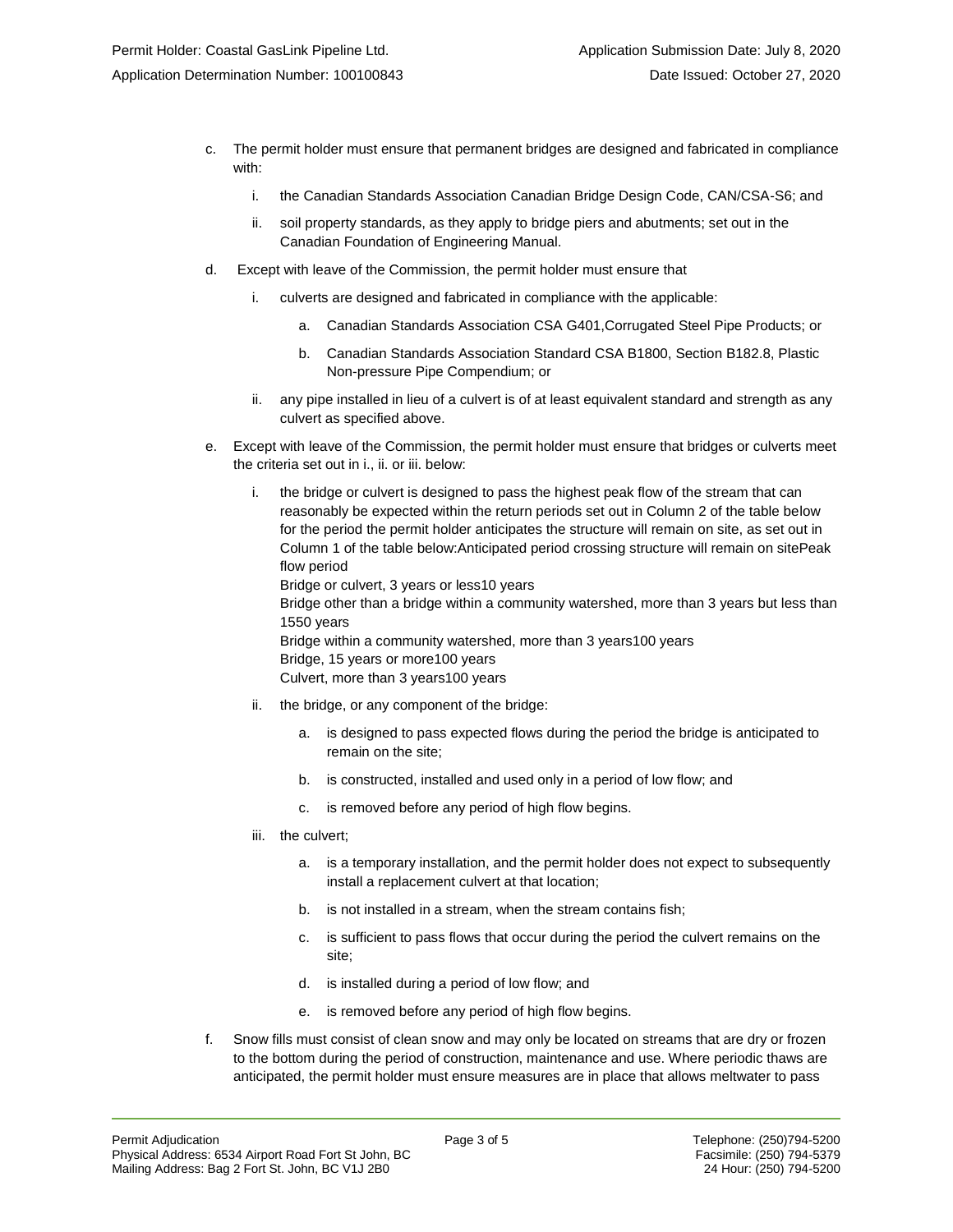through, ensure movement of fish is not impeded, and prevent pooling on the upstream side of the snow fill. Snow fill and any installed culverts must be removed prior to spring snow melt;

- g. Ice bridges on fish bearing streams may only be constructed where sufficient water depth and stream flows prevent the bridge structure from coming in contact with the stream bottom;
- h. Water applied to construct an ice bridge on a water body must be sourced in accordance with the *Water Sustainability Act* unless
	- i. the water body is a stream with a stream channel width of at least 5 meters and is not designated as a sensitive stream under the *Fish Protection Act*, or has a riparian class of W1, W3, or L1;
	- ii. the water is sourced from the same water body proximal to the location on which the ice bridge is constructed;
	- iii. the water body is not within the boundaries of a public park;
	- iv. pump intakes do not disturb beds of streams or wetlands and are screened with a maximum mesh size and approach velocity in accordance with the Fisheries and Oceans Canada Freshwater Intake End-of-Pipe Fish Screen Guideline, and
		- a. where the water body is a stream, the flow of water in the stream at the time and location of pumping exceeds 60 litres per second and the instantaneous pumping rate does not exceed 1% of the water flowing in the water body at the time and location the pumping occurs, or
		- b. where the water body is a lake or pond, the cumulative volume of water withdrawn does not exceed 10 cm of lake or pond depth, calculated as the product of lake or pond surface area x 10 cm;
	- v. records of water withdrawal and corresponding streamflow measurements are maintained by the permit holder and provided to the Commission upon request.
- i. Bridge or culvert abutments, footings and associated scour protection must be located outside the natural stream channel and must not constrict the channel width.
- j. Wetland crossings must be constructed, maintained and removed in accordance with the following:
	- i. organic cover within and adjacent to the wetland must be retained;
	- ii. minimize erosion or release of sediment within the wetland;
	- iii. any padding materials must be placed on the wetland surface only and must not be used for infilling;
	- iv. any padding materials must be removed as soon as practicable following construction, considering weather and ground conditions; and
	- v. the wetland, including banks and bed, must be restored, to the extent practicable, to the condition that existed before the crossing was initiated.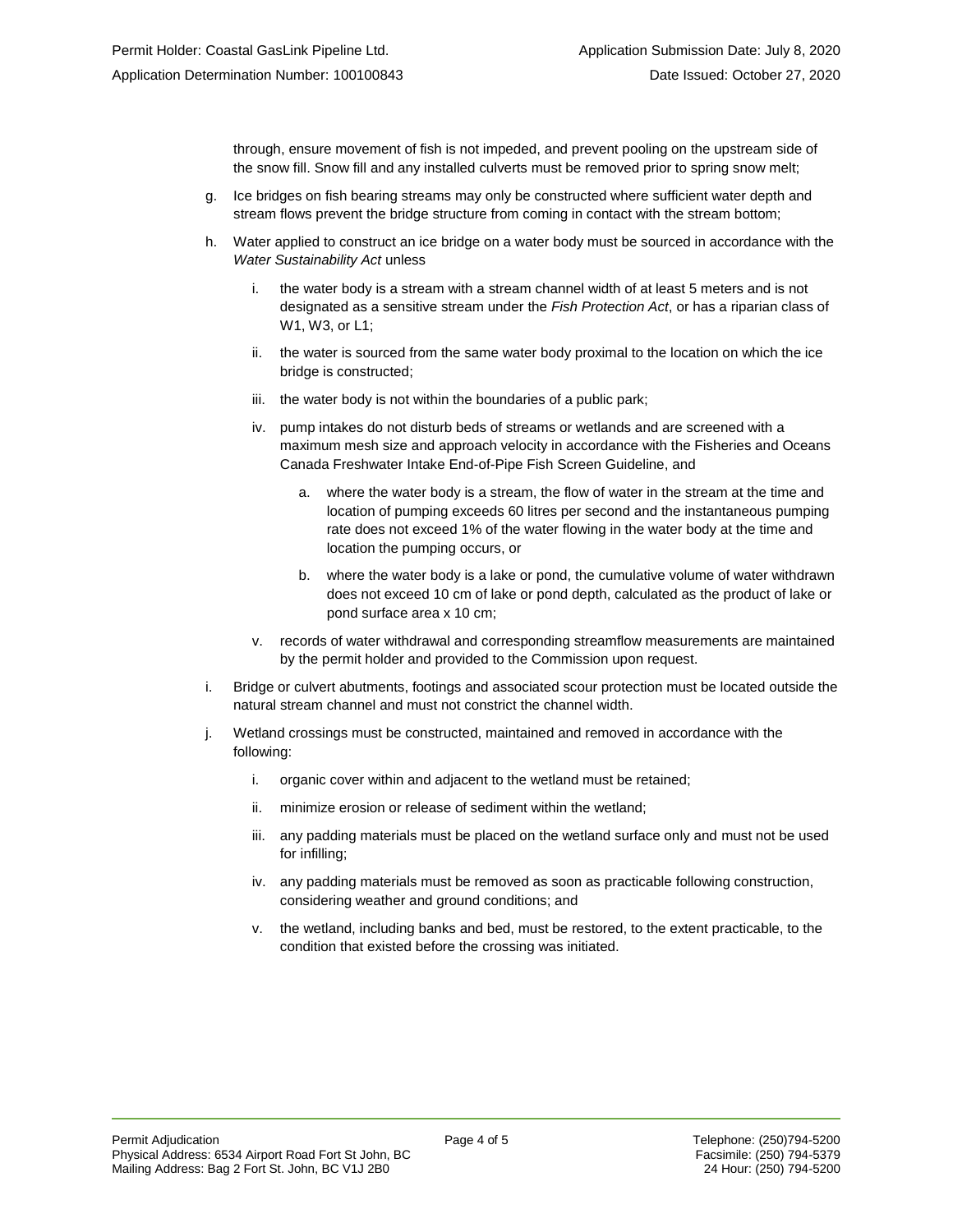# **ADVISORY GUIDANCE**

1. Unless a condition or its context suggests otherwise, terms used in this approval have the same meaning as the Environmental Protection and Management Regulation under the Oil and Gas Activities Act.

All pages included in this permit and any attached documents form an integral part of this permit.

Justin Chul

\_\_\_\_\_\_\_\_\_\_\_\_\_\_\_\_\_\_\_\_\_\_\_\_\_\_\_\_\_\_\_\_\_\_\_\_\_\_

Justin Anderson Authorized Signatory Commission Delegated Decision Maker

Copied to:

Land Agent – CWL Energy Management Ltd. First Nations – Haisla Nation Council, Kitselas First Nation (Traditional Territory)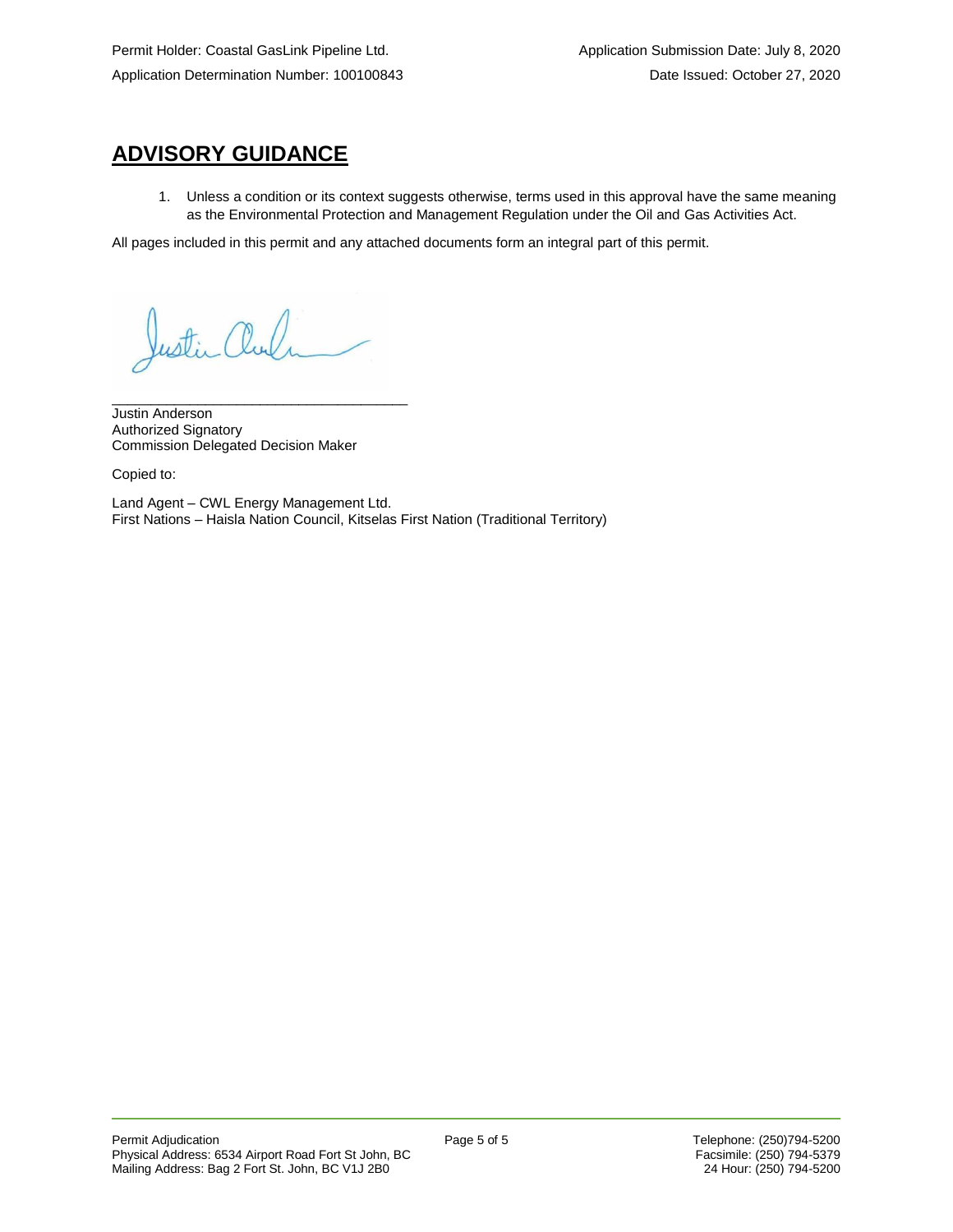

Non OGAA v 4.1

<span id="page-5-0"></span>September 5, 2018

Coastal GasLink Pipeline Ltd. 450 - 1st Street SW Calgary, AB T2P 5H1

Attention: Coastal GasLink Pipeline Ltd.

#### **RE: Determination of Application Area Number 100100843**

**Permit Holder:** Coastal GasLink Pipeline Ltd. **Date of Issuance:** September 5, 2018 **Effective Date:** September 5, 2018 **Application Submitted Date:** January 31, 2017 **Application Determination Number**: 100100843 **[Approved Disturbance Footprint:](#page-5-0)** 10.6817 ha

### **ACTIVITIES APPROVED**

| Associated Oil & Gas Activity No.: 00146413, 00146414<br><b>Type:</b> Storage Area |
|------------------------------------------------------------------------------------|
|------------------------------------------------------------------------------------|

**Changes In and About a Stream**: 0003537

## **GENERAL [PERMISSIONS,](#page-5-0) AUTHORIZATIONS and CONDITIONS**

### **PERMISSIONS**

#### **Petroleum and Natural Gas Act**

- 1. The BC Oil and Gas Commission (the "Commission") pursuant to section 138 of the *Petroleum and Natural Gas Act* hereby permits the Permit Holder referenced above to construct and operate a related activity(s) as detailed in Activities Approved table above and the Activity Details table(s) below, when applicable, for the purposes of carrying out oil and gas activities as defined in the *Oil and Gas Activities Act* (OGAA); subject to the conditions set out herein.
- 2. The [permissions](#page-5-0) and authorizations granted under this permit are limited to the area identified in the spatial data submitted to the Commission in the permit application as identified and dated above; herein after referred to as the 'activity area'.

### **AUTHORIZATIONS**

#### **Forest Act**

3. The Commission, pursuant to section 47.4 of the *Forest Act*, hereby authorizes the removal of Crown timber from the activity area under the cutting permits associated with the Master Licence(s) as follows:

**Master Licence to Cut No.:** M02344

**Cutting Permit No.:** 15

**Timber Mark No.:** MTC011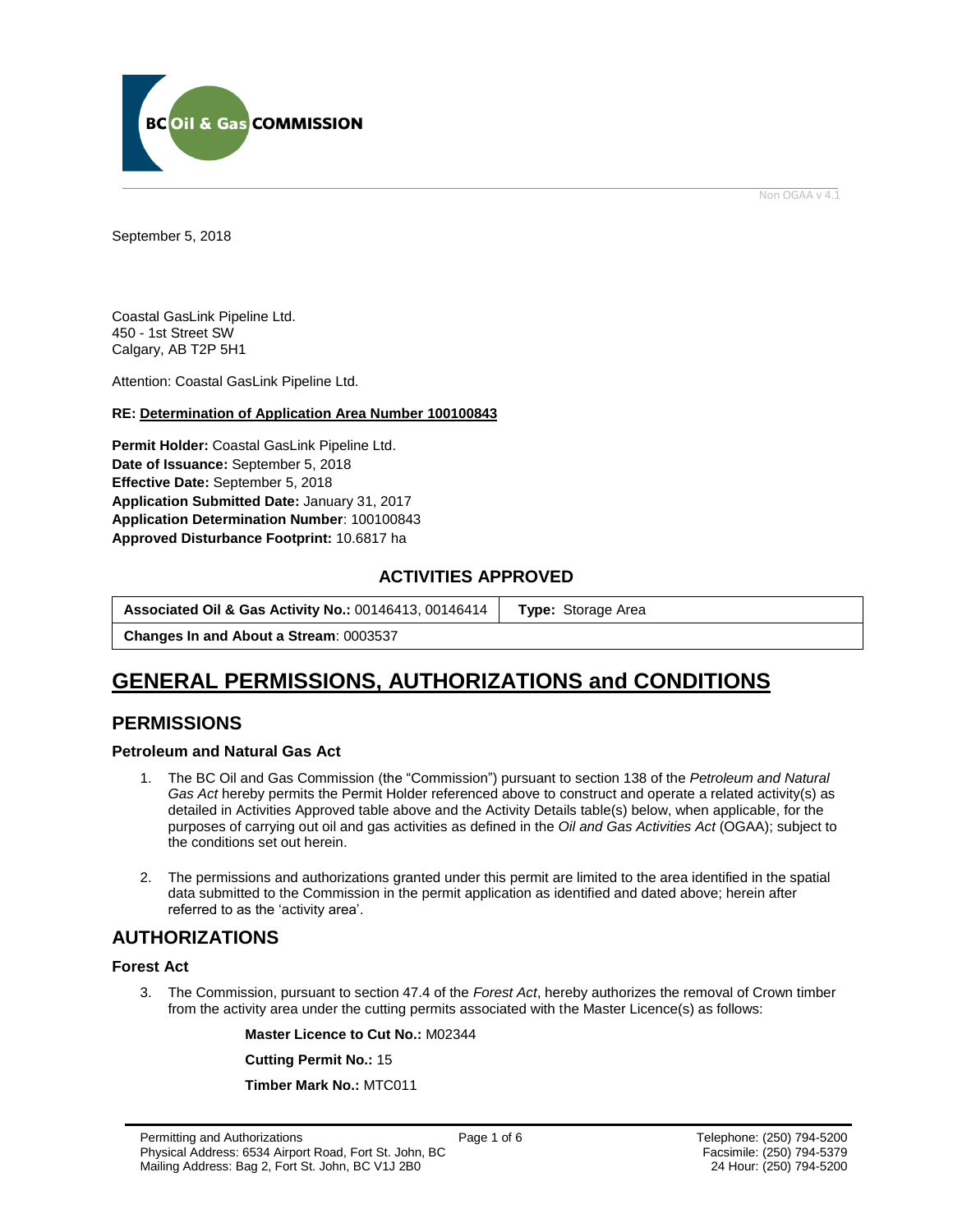#### **Total New Cut:** 10.68

**[Forest District](https://ams-crd.bcogc.ca/crd/)**: (DKM) Coast Mountains Natural Resource District

**Region:** Interior

4. The cutting permits are deemed spent upon the submission of the post-construction plan or upon either the cancellation or expiry of the activities approved under the permit.

#### **Water Sustainability Act**

- 5. The Commission, pursuant to section 11 of the *Water Sustainability Act*, authorizes the changes in and about a stream, as detailed in the Activities Approved table above, within the activity area for construction and maintenance activities, unless otherwise restricted by this authorization:
	- a) Instream works must be carried out in accordance with the methods and any mitigations, as specified in the application.

### **CONDITIONS**

#### **Notification**

- 6. A notice of construction start must be submitted, as per the relevant Commission process at the time of submission, at least 48 hours prior to the commencement of activities under this permit.
- 7. Within 60 days of the completion of construction activities under this permit, the Permit Holder must submit to the Commission a post-construction plan as a shapefile and PDF plan accurately identifying the location of the total area actually disturbed under this permit. The shapefile and plan must be submitted via eSubmission.
- 8. At least 5 (five) working days prior to the commencement of construction, the Permit Holder must provide a notice of works to any First Nation(s) who may have Aboriginal Interests identified, as per the BC First Nations Consultative Areas Database, within the area in which the works are to occur.

#### **General**

- 9. The rights granted by this permit in relation to unoccupied Crown land are subject to all subsisting grants to or rights of any person made or acquired under the *Coal Act, Forest Act, Land Act, Mineral Tenure Act, Petroleum and Natural Gas Act, Range Act*, *Water Sustainability Act* or *Wildlife Act*, or any extension or renewal of the same.
- 10. The Permit Holder must not assign, sublicense or permit any person, other than its employees, contractors or representatives, to use or occupy any Crown land within the activity area without the Commission's written consent.
- 11. The Permit Holder must ensure that the activity area is maintained in a condition so as to minimize hazards, including but not limited to hazards associated with storage of materials and equipment.
- 12. The Permit Holder must ensure that the activity area is free of garbage, debris and unused equipment.

#### **Clearing**

- 13. The Permit Holder is permitted to fell any trees located on Crown land within 1.5 tree lengths of the activity area that are considered to be a safety hazard according to *Workers Compensation Act* regulations and must be felled in order to eliminate the hazard. Trees or portions of these trees that can be accessed from the activity area without causing damage to standing timber may be harvested.
- 14. The holder of the cutting permit must pay to the government, stumpage and any waste billing determined in accordance with the terms of this authorization.
- 15. The authorized cutting permit does not grant the Permit Holder the exclusive right to harvest Crown timber from the activity area. Authority to harvest some or all of the timber may be granted to other persons. The Permit Holder's right to harvest timber applies to any timber found on the site at the time they undertake harvesting activities.
- 16. All harvested Crown timber must be marked with the cutting permit's associated timber mark.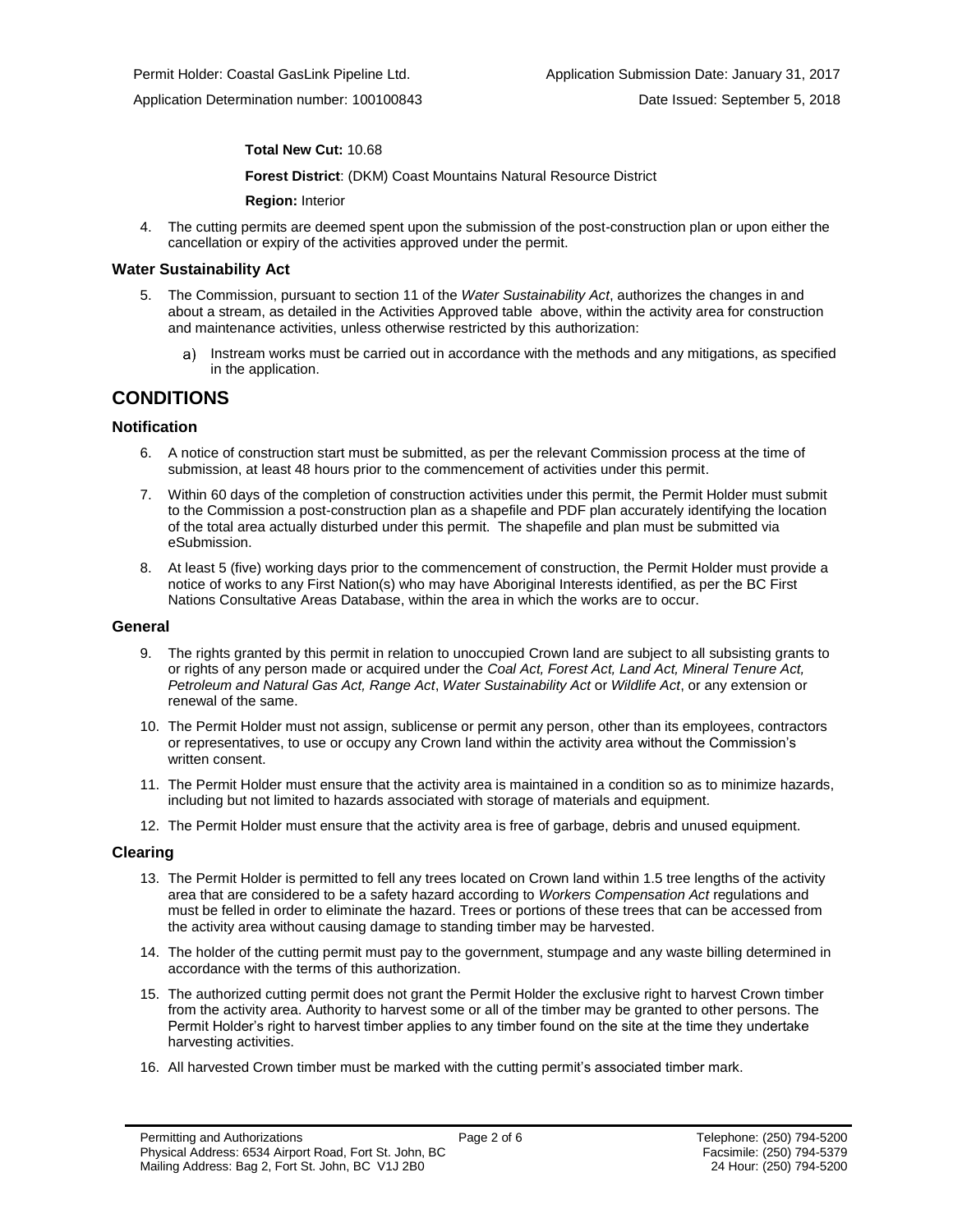- 17. Stumpage for Cutting Permit No.15 will be calculated in accordance with the Interior Appraisal Manual as amended from time to time.
- 18. Any waste assessments applied under the Master Licence to Cut are subject to the merchantability specifications and monetary waste billing requirements in the Provincial Logging Residue and Waste Manual specific to the region associated with the cutting permi[t authorization.](#page-5-0)
- 19. The permit holder must not undertake clearing activities between April 1 and September 15 or within 30 metres of any active marbled murrelet nest that was identified during construction preparation surveys.

#### **Water Course Crossings and Works**

- 20. Stream, lake and wetland crossings must be constructed in accordance with the methods and any mitigations, as specified in the application.
- 21. In-stream activities within a fish bearing stream, lake or wetland must occur:
	- a) [during the applicable reduced risk work windows as specified in the](#page-5-0) Region 6 Skeena Reduced Risk In-stream Work Windows and Measures ; or
	- b) in accordance with alternative timing and associated mitigation recommended by a qualified professional and accepted b[y the](#page-5-0) Commission; or
	- in accordance with an authorization or letter of advice from Fisheries and Oceans Canada that is  $\mathbf{c}$ provided to the Commission.
- 22. At any time, the Commission may suspend instream works authorized under this permit. Suspensions on instream works will remain in place until such time as the Commission notifies Permit Holders that works may resume. Reasons for suspension of works may include, but are not limited to, drought conditions and increased environmental or public safety risks.
- 23. Equipment used for activities under this approval must not be situated in a stream channel unless it is dry or frozen to the bottom at the time of the activity.
- 24. Following initial construction, stream, lake and wetlands crossings are authorized for necessary maintenance activities on the activity area except for:
	- a) works within the boundary of a provincial park;
	- b) stream bank or stream bed revetment works in a stream classified as S1, S2, S3, S4 or S5;
	- c) pipe replacement within the stream channel where the original application specified a trenchless crossing method and the planned works involve a trenched crossing method;
	- d) permanent alteration of a stream bank;
	- e) works within a Temperature Sensitive Stream established by order under s. 27 of the Environmental Protection and Management Regulation; or
	- f) works within a Fisheries Sensitive Watershed established by order under s. 28 of the Environmental Protection and Management Regulation.
- 25. The Permit Holder must ensure any instream works related to maintenance are planned and overseen by a qualified professional. This individual must assess and determine whether planned works pose a risk to any of the features listed below, and is responsible for developing and implementing mitigation measures to reduce any potential impacts on these features, as required:
	- a) Fish or important fisheries habitat;
	- Species identified as special concern, threatened, or endangered under the federal *Species at Risk Act*; or
	- Species identified by Order as a species at risk under the *Forest and Range Practices Act* or the *Oil*  C) *and Gas Activities Act.*

This assessment must be provided to the Commission upon request.

- 26. Mechanical stream crossings must be constructed, maintained and deactivated according to the following requirements, as applicable:
	- a) Only bridges, culverts, ice bridges or snow fills may be constructed at stream crossings;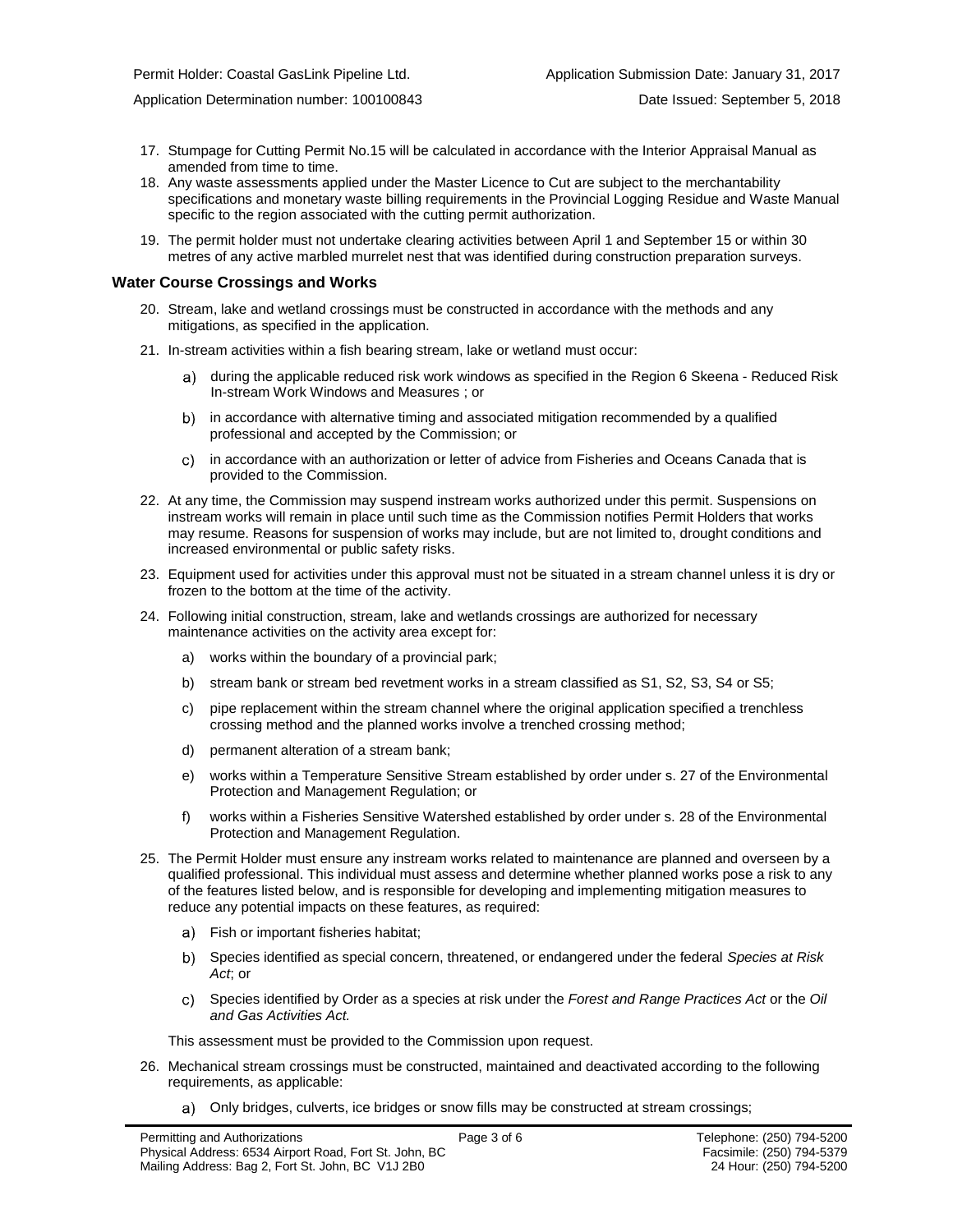- 
- The Permit Holder must ensure that permanent bridges are designed and fabricated in compliance with
	- i. the Canadian Standards Association Canadian Bridge Design Code, CAN/CSA-S6; and
	- ii. soil property standards, as they apply to bridge piers and abutments; set out in the Canadian Foundation of Engineering Manual.
- $\mathbf{C}$ Except with leave of the Commission, the Permit Holder must ensure that:
	- i. any culverts used are designed and fabricated in compliance with the applicable:
		- (a) Canadian Standards Association CSA G401,Corrugated Steel Pipe Products; or
		- (b) Canadian Standards Association Standard CSA B1800, Section B182.2, Plastic Non-pressure Pipe Compendium, or
	- ii. Any pipe installed in lieu of a culvert is of at least equivalent standard and strength as any culvert as specified above.
- Except with leave of the Commission, the Permit Holder must ensure that bridges and culverts meet the criteria set out in (i), (ii), or (iii) below:
	- i. The bridge or culvert is designed to pass the highest peak flow of the stream that can reasonably be expected within the return periods set out in column 2 the table below for the period the Permit Holder anticipates the structure will remain on site, as set out in column 1in the table below:

| Column 1<br>Anticipated period crossing structure will remain on site                          | Column <sub>2</sub><br>Peak flow period |
|------------------------------------------------------------------------------------------------|-----------------------------------------|
| Bridge or culvert, 3 years or less                                                             | 10 years                                |
| Bridge other than a bridge within a community watershed, more than 3<br>years but less than 15 | 50 years                                |
| Bridge within a community watershed, more than 3 years                                         | 100 years                               |
| Bridge, 15 years or more                                                                       | 100 years                               |
| Culvert, more than 3 years                                                                     | 100 years                               |

- ii. The bridge, or any component of the bridge:
	- (a) is designed to pass expected flows during the period the bridge is anticipated to remain on the site;
	- (b) is constructed, installed and used only in a period of low flow; and
	- (c) is removed before any period of high flow begins.
- iii. The culvert:
	- (a) is a temporary installation, and the Permit Holder does not expect to subsequently install a replacement culvert at that location;
	- (b) is not installed in a stream, when the stream contains fish;
	- (c) is sufficient to pass flows that occur during the period the culvert remains on the site;
	- (d) is installed during a period of low flow; and
	- (e) is removed before any period of high flow begins.
- Snow fills must consist of clean snow and may only be located on streams that are dry or frozen to the bottom during the period of construction, maintenance and use. Where periodic thaws are anticipated, the Permit Holder must ensure measures are in place that allows meltwater to pass through, ensure movement of fish is not impeded, and prevent pooling on the upstream side of the snow fill. Snow fill and any installed culverts must be removed prior to spring snow melt;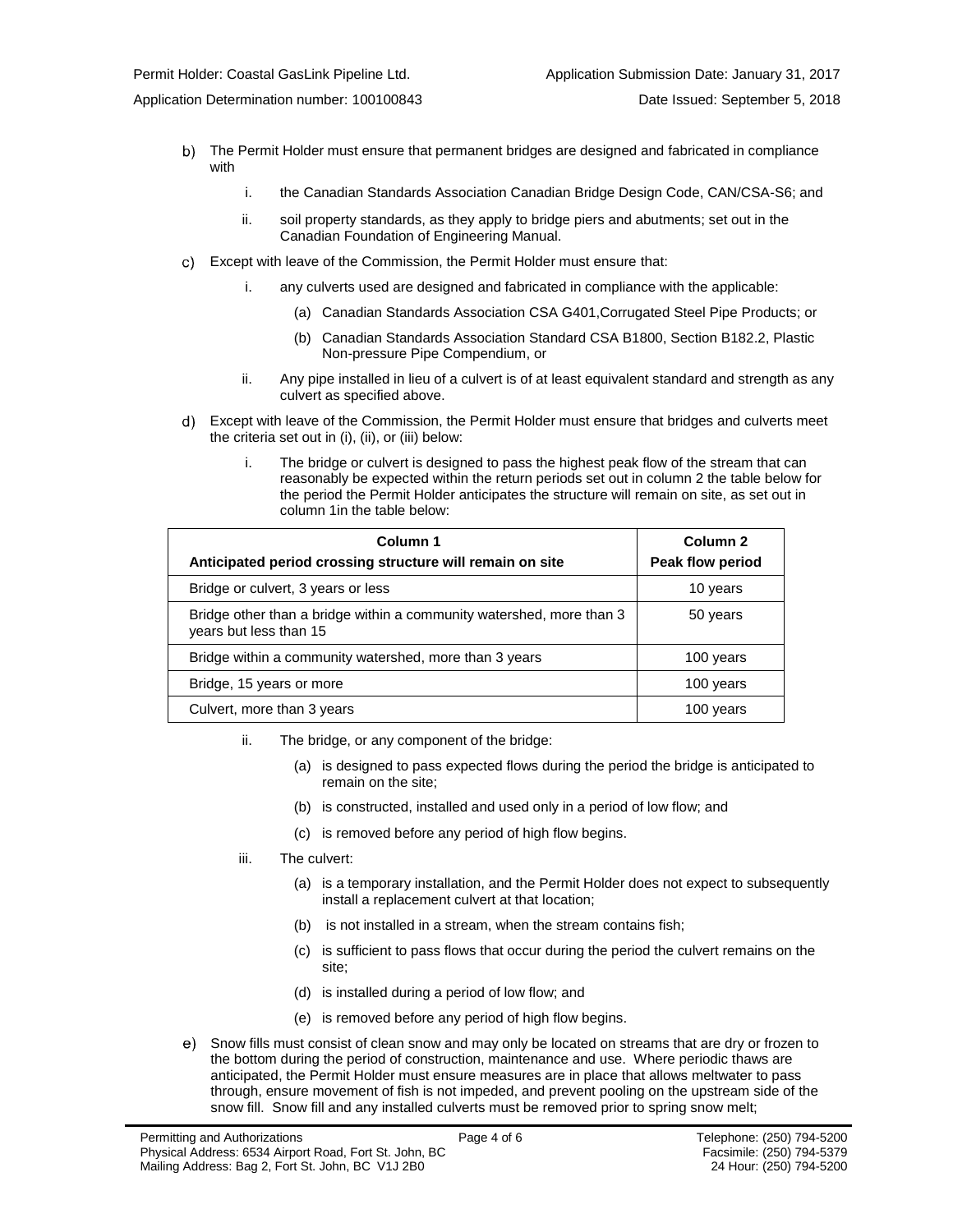- $f$ Ice bridges on fish bearing streams may only be constructed where sufficient water depth and stream flows prevent the bridge structure from coming in contact with the stream bottom;
- Water applied to construct an ice bridge on a water body must be sourced in accordance with the g) *Water Sustainability Act* unless
	- i. the water body is a stream with a stream channel width of at least 5 metres and is not designated as a sensitive stream under the *Fish Protection Act*, or has a riparian class of W1, W3, or L1,
	- ii. the water is sourced from the same water body proximal to the location on which the ice bridge is constructed,
	- iii. the water body is not within the boundaries of a public park,
	- iv. pump intakes do not disturb beds of streams or wetlands and are screened with a maximum mesh size and approach velocity in accordance with the Fisheries and Oceans Canada Freshwater Intake End-of-Pipe Fish Screen Guideline, and
		- (a) where the water body is a stream, the flow of water in the stream at the time and location of pumping exceeds 60 litres per second and the instantaneous pumping rate does not exceed 1% of the water flowing in the water body at the time and location the pumping occurs, or
		- (b) where the water body is a lake or pond, the cumulative volume of water withdrawn does not exceed 10 cm of lake or pond depth, calculated as the product of lake or pond surface area x 10 cm;
		- v. Records of water withdrawal and corresponding streamflow measurements are maintained by the Permit Holder and provided to the Commission upon request;
- h) Bridge or culvert abutments, footings and scour protection must be located outside the natural stream channel and must not constrict the channel width;
- Wetland crossings must be constructed, maintained and removed in accordance with the following: i) i. Organic cover within and adjacent to the wetland must be retained;
	- ii. Minimize erosion or release of sediment within the wetland;
	- iii. Any padding materials must be placed on the wetland surface only and must not be used for infilling;
	- iv. Any padding materials must be removed as soon as practicable following construction, considering weather and ground conditions; and
	- v. The wetland, including banks and bed, must be restored, to the extent practicable, to the condition that existed before the crossing was initiated.
- 27. Except to facilitate a crossing, the operational area must not be located within a stream, wetland or lake.
- 28. Except to facilitate a crossing, the permit holder must not undertake construction or significant maintenance activities within 10m of any stream, wetland or lake.
- 29. Following completion of the construction activities authorized herein, the permit holder must restore riparian management areas disturbed by activities to the ecological trajectory that existed on the site prior to the disturbance taking place.
- 30. The Permit Holder must ensure that the activities authorized under this approval do not result in any deleterious materials being deposited into a stream, wetland or lake.

#### **Archaeology**

- 31. An Archaeological Impact Assessment (AIA) is required for the proposed development area prior to any development activities taking place.
- 32. An AIA report must be submitted to the Commission as soon as practicable.